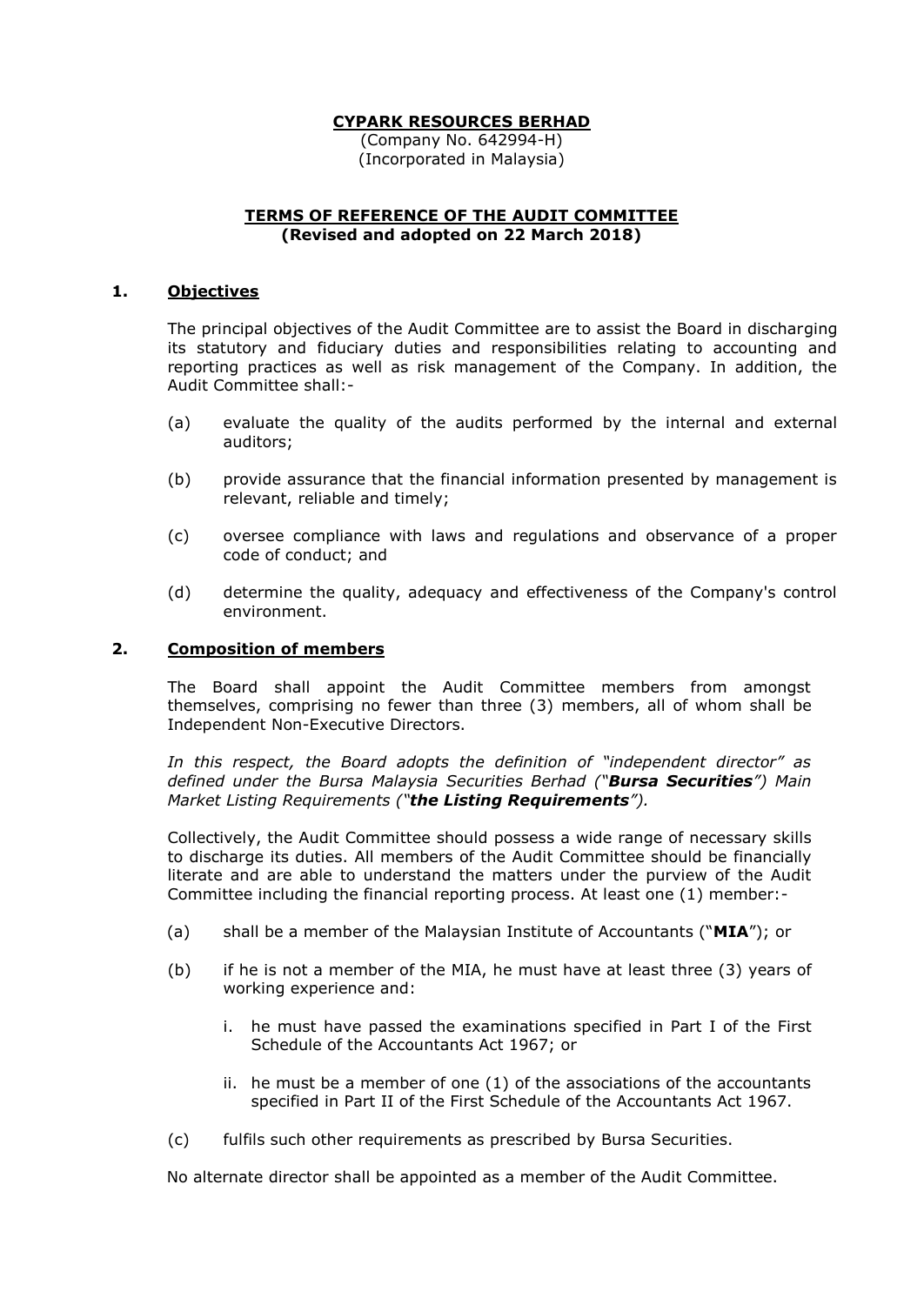(Company No. 642994-H) (Incorporated in Malaysia)

(Terms of Reference of the Audit Committee - cont'd)

All members of the Audit Committee should undertake continuous professional development to keep themselves abreast of relevant developments in accounting and auditing standards, practices and rules.

### *Retirement and resignation*

If a member of the Audit Committee resigns, dies, or for any reason ceases to be a member resulting in non-compliance to the composition criteria as stated in paragraph 1 above, the Board shall within three (3) months of the event appoint such number of the new members as may be required to fill the vacancy.

#### **3. Chairman**

The members of the Audit Committee shall elect a Chairman from amongst their number who shall be an independent director and who shall not be the Chairman of the Board.

A vacancy resulting in the non-compliance with the requirement on the election of an independent Chairman of the Audit Committee must be filled within three (3) months.

The Chairman of the Audit Committee is responsible for ensuring the overall effectiveness and independence of the Audit Committee.

The Chairman of the Audit Committee together with other members of the Audit Committee should ensure amongst others that:-

- the Audit Committee is fully informed about significant matters related to the Company's audit and its financial statements and address these matters;
- the Audit Committee appropriately communicates its insights, views and concerns about relevant transactions and events to internal and external auditors;
- the Audit Committee's concerns on matters that may have an effect on the financial or audit of the Company are communicated to the external auditors; and
- there is co-ordination between internal and external auditors.

### **4. Secretary**

The Secretary(ies) of the Audit Committee shall be the Company Secretary(ies) and as a reporting procedure, the Minutes shall be circulated to all members of the Board.

#### **5. Term of office**

The Nomination Committee of the Company shall review the term of office and performance of the Audit Committee and each of its members annually to determine whether such Audit Committee and members have carried out their duties in accordance with the Audit Committee's terms of reference.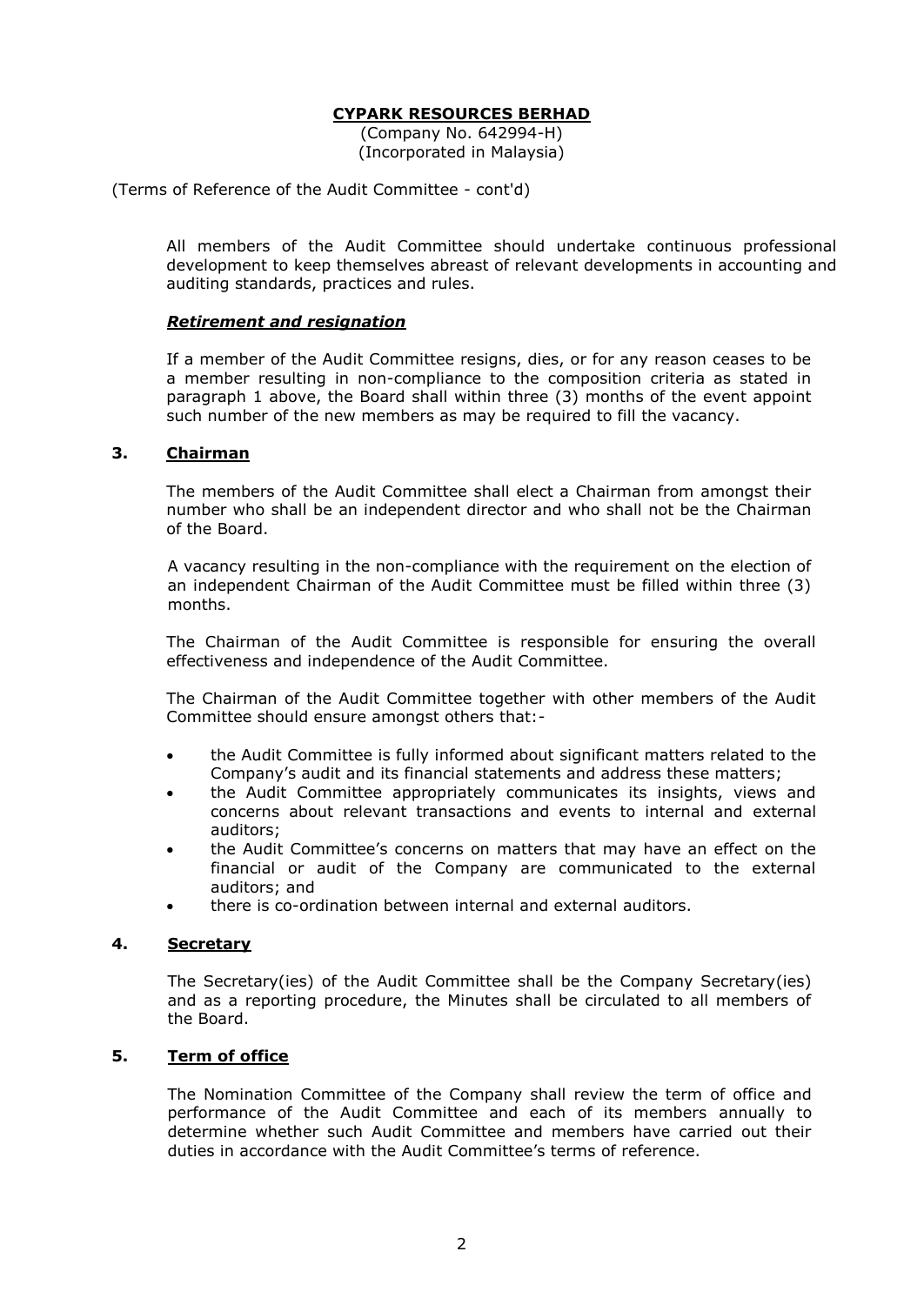(Company No. 642994-H) (Incorporated in Malaysia)

(Terms of Reference of the Audit Committee - cont'd)

#### **6. Meetings**

The Audit Committee shall meet regularly, with due notice of issues to be discussed, and shall record its conclusions in discharging its duties and responsibilities. In addition, the Chairman may call for additional meetings at any time at the Chairman's discretion.

Upon the request of the external auditors, the Chairman of the Audit Committee shall convene a meeting of the Audit Committee to consider any matters the external auditors believe should be brought to the attention of the directors or shareholders.

Notice of Audit Committee meetings shall be given to all the Audit Committee members unless the Audit Committee waives such requirement.

The Chairman of the Audit Committee shall engage on a continuous basis with the Chairman of the Board, senior management such as the Group Chief Executive Officer and the Group Financial Controller, the internal auditors and the external auditors in order to be kept informed of matters affecting the Company.

The Group Financial Controller and a representative of the internal and external auditors respectively should normally attend meetings. Other Board members and employees may attend meetings upon the invitation of the Audit Committee. However, the Audit Committee shall meet with the external auditors without executive Board members present at least twice a year and whenever necessary.

Questions arising at any meeting of the Audit Committee shall be decided by a majority of votes of the members present, and in the case of equality of votes, the Chairman of the Audit Committee shall have a second or casting vote.

In the absence of the Chairman of the Audit Committee, the other members of the Audit Committee shall amongst themselves elect a Chairman who must be an independent director to chair the meeting.

### **7. Minutes**

Minutes of each meeting shall be kept at the registered office and distributed to each member of the Audit Committee and also to the other members of the Board. The Audit Committee Meeting Chairman shall report on the proceedings of each meeting to the Board.

The minutes of the Audit Committee meeting shall be signed by the Chairman of the meeting at which the proceedings were held or by the Chairman of the next succeeding meeting.

### **8. Quorum**

The quorum for an Audit Committee meeting shall be the majority of members present whom must be independent directors.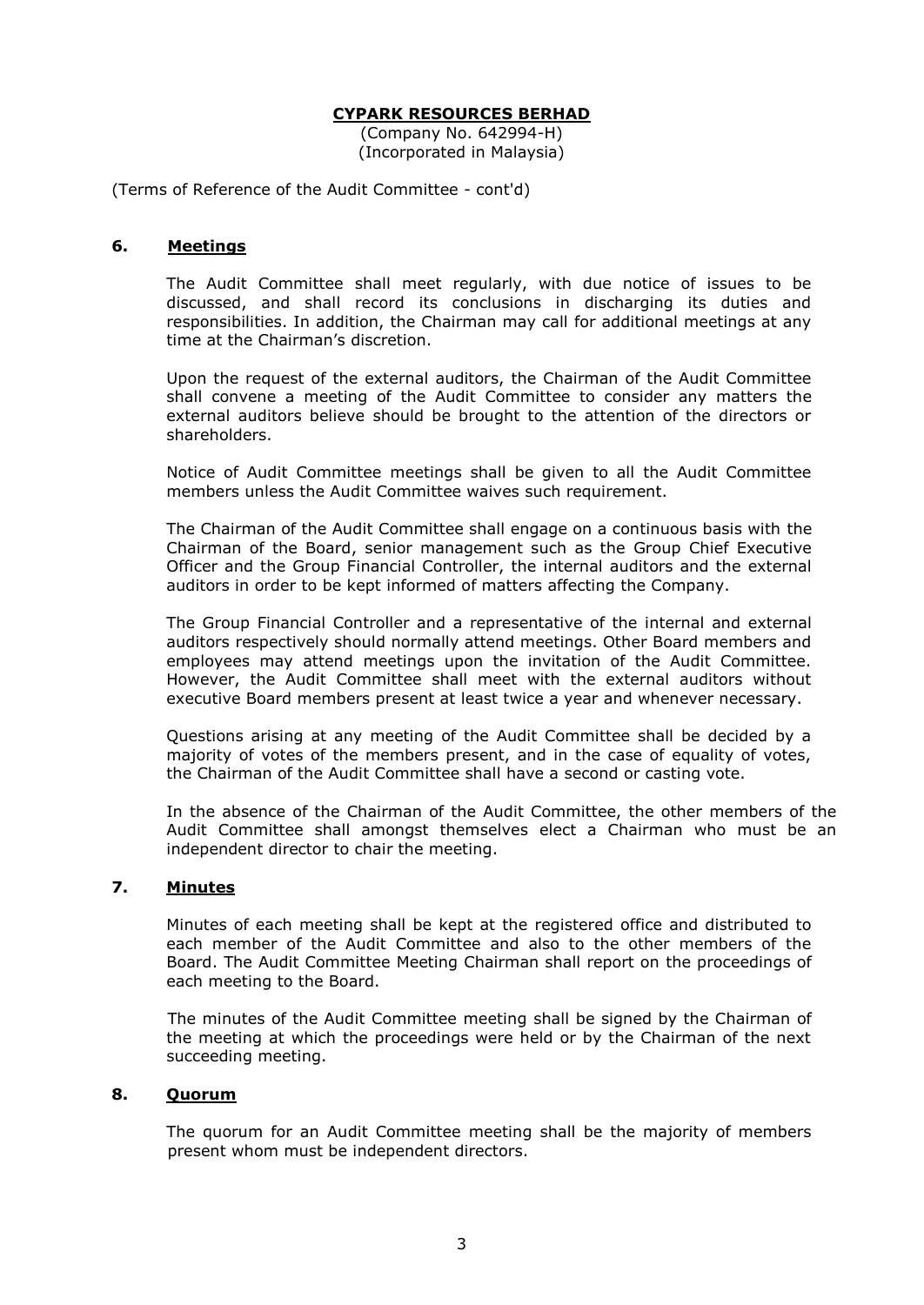(Company No. 642994-H) (Incorporated in Malaysia)

(Terms of Reference of the Audit Committee - cont'd)

## **9. Circular Resolutions**

A resolution in writing signed by all the Audit Committee members for the time being and not being less than two (2) Audit Committee members shall be as valid and effectual as if it had been passed at a meeting of the Audit Committee duly called and constituted. Any such resolution may consist of several documents in like form each signed by one (1) or more Audit Committee members. Any such document may be accepted as sufficiently signed by an Audit Committee member if transmitted to the Company by telex, telegram, cable, facsimile or other electrical or digital written message to include a signature of an Audit Committee member.

## **10. Reporting**

The Audit Committee shall report to the Board of Directors, either formally in writing, or verbally, as it considers appropriate on the matters within its terms of reference at least four (4) times a year, but more frequently if it so wishes.

The Audit Committee shall report to the Board of Directors on any specific matters referred to it by the Board for investigation and report.

#### **11. Authority**

The Audit Committee shall, in accordance with a procedure to be determined by the Board of Directors and at the expense of the Company,

- (a) have explicit authority to investigate any activity within its terms of reference. All employees shall be directed to co-operate as requested by members of the Audit Committee;
- (b) have full and unlimited/unrestricted access to all information and documents/resources which are required to perform its duties as well as to the internal and external auditors and senior management of the Company and the Group;
- (c) obtain other independent professional advice or other advice and to secure the attendance of outsiders with relevant experience and expertise if it considers necessary;
- (d) have direct communication channels with the internal and external auditors and person(s) carrying out the internal audit function or activity (if any); and
- (e) where the Audit Committee is of the view that the matter reported by it to the Board has not been satisfactorily resolved resulting in a breach of the Listing Requirements, the Audit Committee shall promptly report such matter to Bursa Securities.

# **12. Duties and Responsibilities**

The duties and responsibilities of the Audit Committee are as follows:-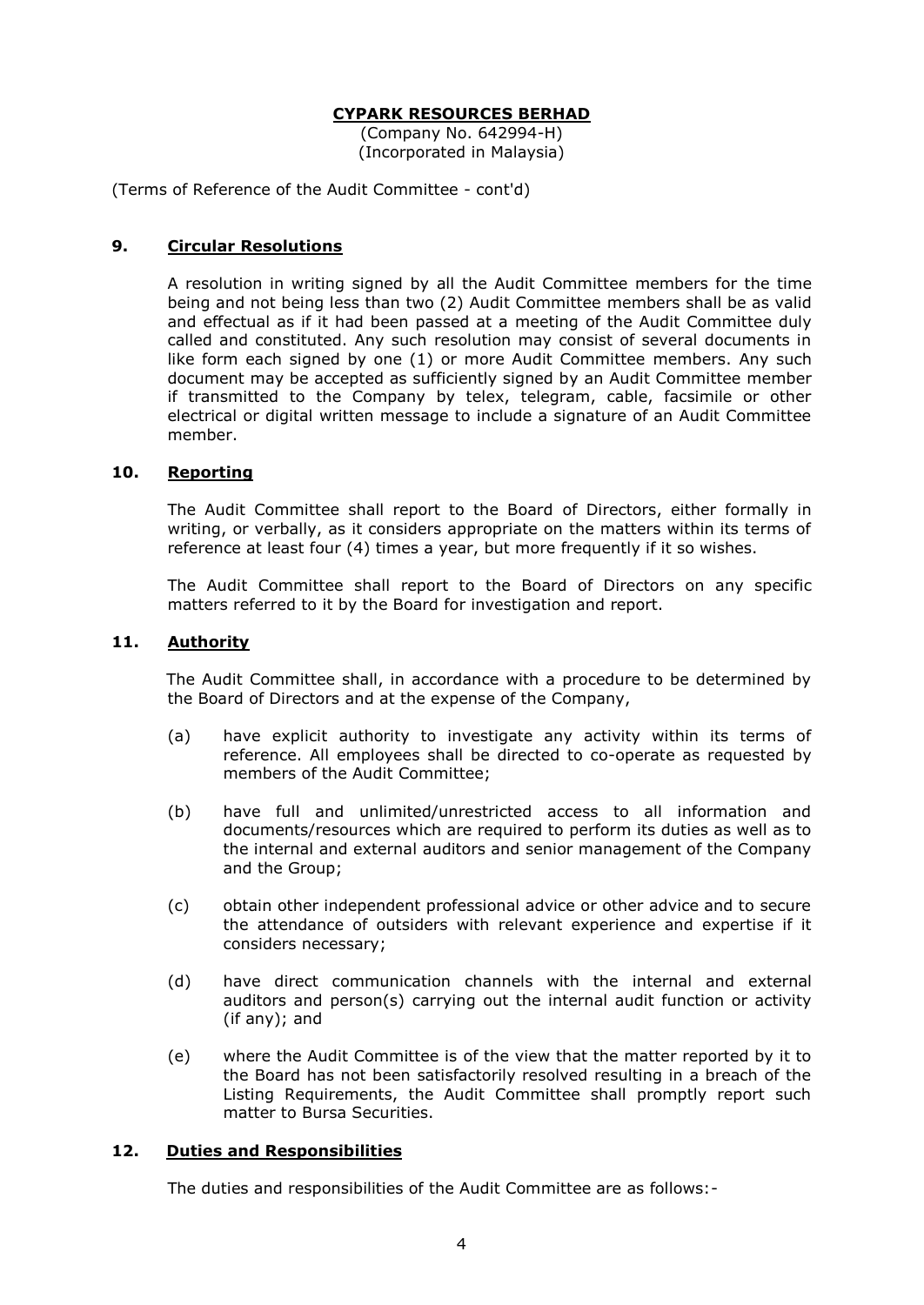(Company No. 642994-H) (Incorporated in Malaysia)

(Terms of Reference of the Audit Committee - cont'd)

- (a) To consider the appointment and re-appointment of the external auditors, the audit fee and any question of resignation or dismissal, including the review of any letter of resignation from the external auditors and whether there is reason (supported by grounds) to believe that the external auditors are not suitable for re-appointment;
- (b) To establish policies governing the circumstances under which contracts for the provision of non-audit services can be entered into and procedures that must be followed by the external auditors;
- (c) To discuss with the external auditors before the audit commences, the audit plan, particularly the nature and scope of the audit, and ensure coordination where more than one audit firm is involved;
- (d) To review with the external auditors, the evaluation of the system of internal controls and the audit report;
- (e) To review the assistance given by the Company's management to the external auditors;
- (f) To discuss problems and reservations arising from the interim and final audits, and any matter the auditor may wish to discuss (in the absence of management, where necessary);
- (g) To review the external auditors' management letter and management's response;
- (h) To do the following, in relation to the internal audit function:
	- review the adequacy of the scope, competency and resources of the internal audit function, and that it has the necessary authority to carry out its work
	- review the internal audit plan and results of the internal audit assessments, investigation undertaken, ensure that appropriate action is taken on the recommendations of the internal auditors
	- review the internal audit plan, consider the internal audit reports and findings of the internal auditors, fraud investigations and actions and steps taken by Management in response to audit findings
	- review and decide on the budget allocated to the internal audit function
	- appraise or assess the performance of members of the internal audit function
	- monitor the overall performance of the Company's internal audit function
	- approve any appointment or termination of internal auditors;